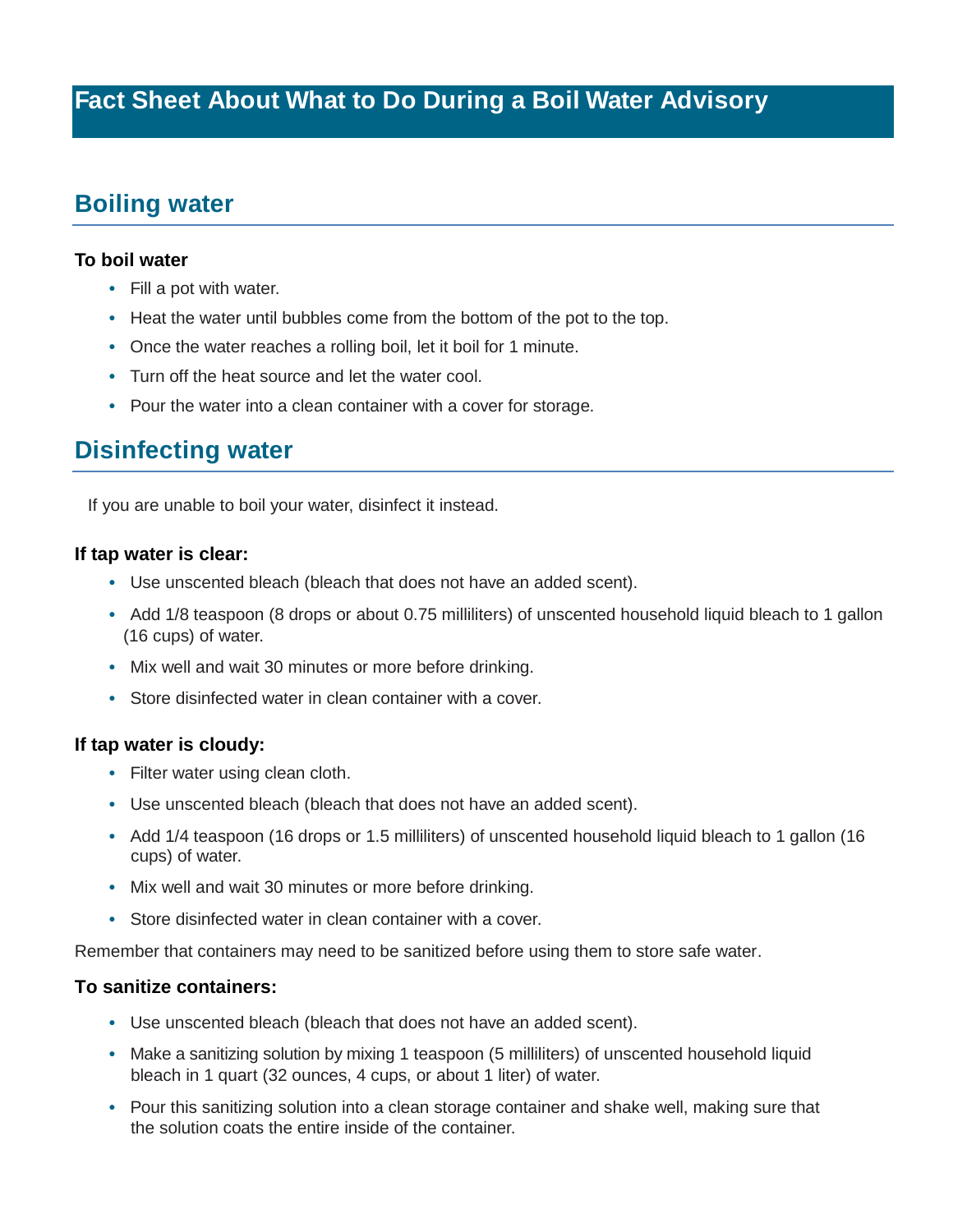## **Fact Sheet About What to Do During a Boil Water Advisory, continued**

- Let the clean storage container sit at least 30 seconds, and then pour the solution out of the container.
- Let empty container air dry OR rinse it with clean water that has already been made safe, if available.

Never mix bleach with ammonia or other cleaners. Open windows and doors to get fresh air when you use bleach.

## **Water filters**

Boil tap water even if it is filtered. Most kitchen and other household water filters typically *do not* remove bacteria or viruses.

## **Preparing and cooking food**

- Wash all fruits and vegetables with boiled water that has cooled or bottled water.
- Bring water to a rolling boil for 1 minute before adding food to cook.
- Use boiled water when preparing drinks, such as coffee, tea, and lemonade
- Wash food preparation surfaces with boiled water.

## **Feeding babies and using formula**

- Breastfeeding is best. Continue to breastfeed. If breastfeeding is not an option:
- Use ready-to-use baby formula, if possible.
- Prepare powdered or concentrated baby formula with bottled water. Use boiled water if you do not have bottled water. Disinfect water for baby formula if you cannot boil your water (see above for directions on how to use bleach to disinfect water).
- Wash and sterilize bottles and nipples before use.
- If you cannot sterilize bottles, try to use single-serve, ready-to-feed bottles.

### **Ice**

- Do not use ice from ice trays, ice dispensers, or icemakers.
- Throw out all ice made with tap water.
- Make new ice with boiled or bottled water.

## **Bathing and showering**

Be careful not to swallow any water when bathing or showering.

Use caution when bathing babies and young children. Consider giving them a sponge bath to reduce the chance of them swallowing water.